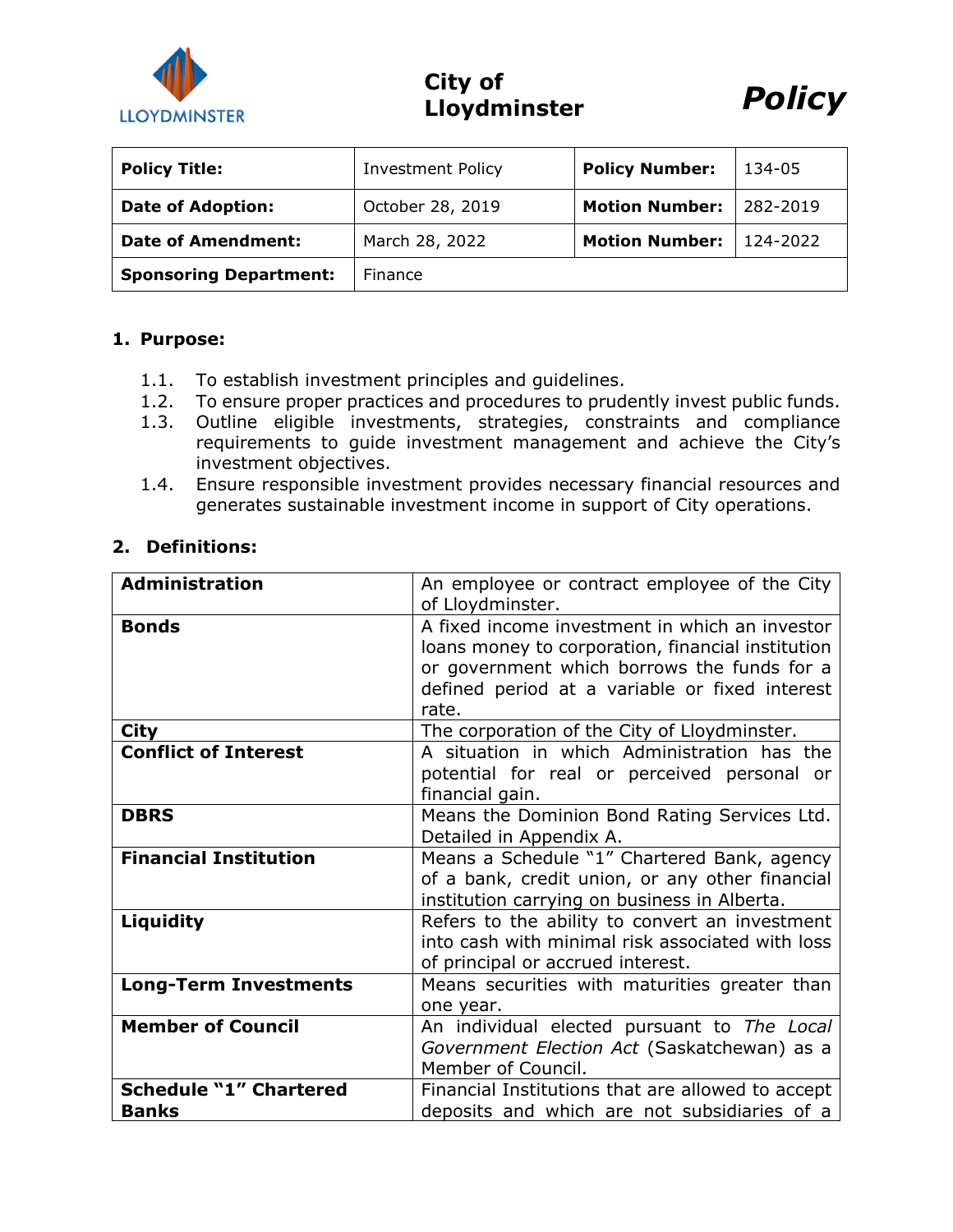|                               | foreign bank. Chartered banks receive their<br>characters from the federal government under<br>the Bank Act. Schedule "1" Chartered Banks are<br>widely held.         |
|-------------------------------|-----------------------------------------------------------------------------------------------------------------------------------------------------------------------|
| <b>Security or securities</b> | Includes bonds, debentures, trust certificates,<br>guaranteed investment certificates or receipts,<br>certificates of deposit, deposit receipts, bills,<br>and notes. |
| <b>S&amp;P</b>                | Means the Standard & Poor's Rating Detailed in<br>Appendix A.                                                                                                         |
| <b>Short-Term Investments</b> | Means securities with maturities of one year or<br>less or cash held for investment purposes.                                                                         |

## **3. Objectives:**

3.1. Capital Preservation:

The City recognizes its fiduciary responsibility for the safekeeping of public funds with which it has been entrusted. Safeguarding of principal is a primary objective of this policy. Investments shall be undertaken in a manner that seeks to ensure the preservation of capital in the overall portfolio. To assist in achieving this objective the City will ensure that sufficient diversification exists within its investment portfolio.

- 3.1.1. 100% Guaranteed or backed by the financial institution submitting the investment tool versus a third party.
- 3.1.2. Maximum term for investments will be five (5) years.
- 3.2. Liquidity:

The City's investment portfolio will be sufficiently liquid to enable the City to meet its operating cash flow requirements which might be reasonably anticipated in the short and long term. For the purposes of this Policy, the City defines Liquidity as the ability to convert an investment into cash without loss of principal and/or earning a reasonable rate of return.

3.3. Return of Investment:

The City's investment portfolio will be effectively managed to ensure that an optimum rate of return is realized on all investments within the parameters of the objectives established within this Policy.

3.4. Compliance with the *Lloydminster Charter:*

The City will ensure that all investments purchased and owned by City of Lloydminster are in accordance with the *Lloydminster Charter.*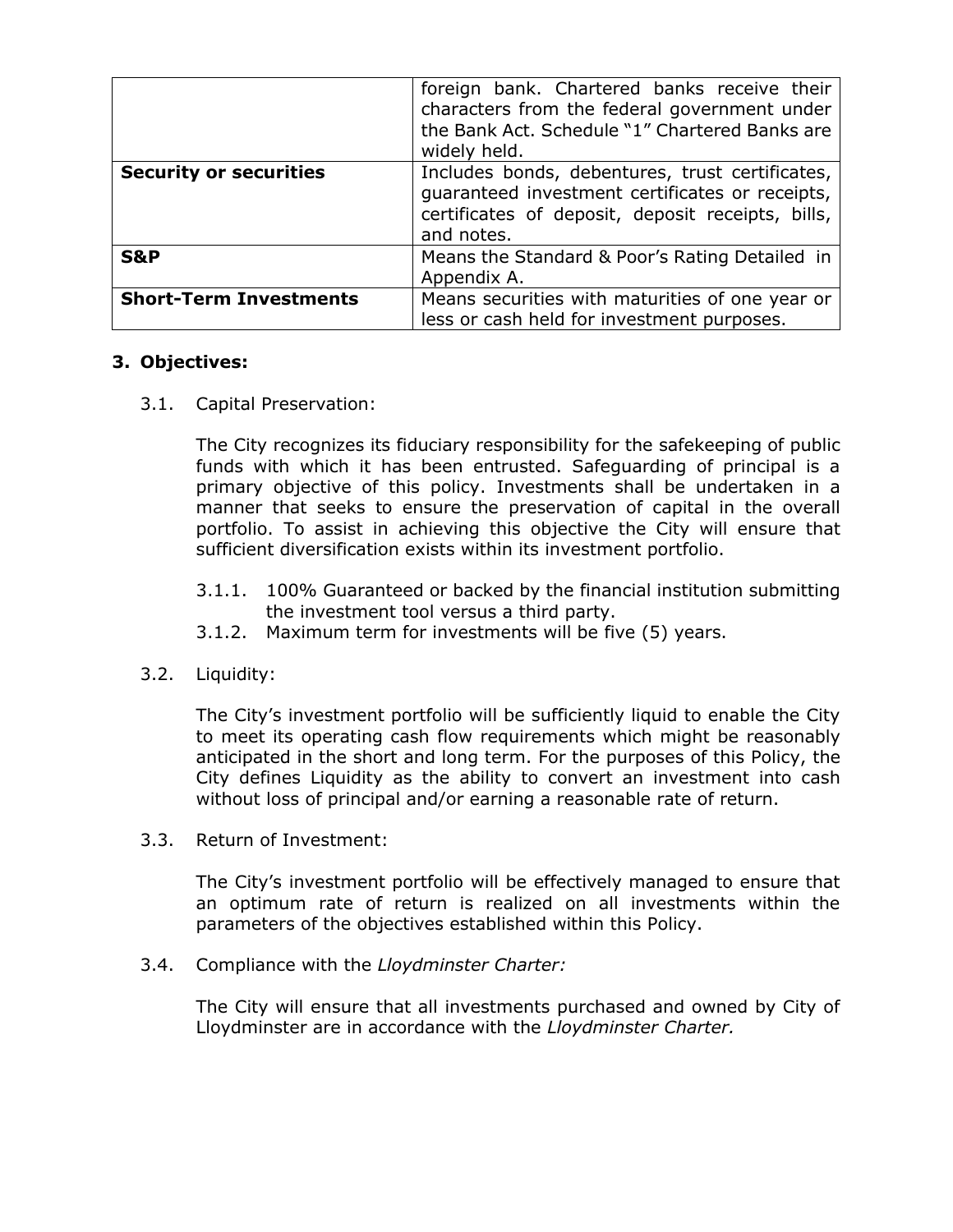## 3.5. Risk:

At any given time, the total investments at any one financial institution cannot accumulate to over sixty percent (60%) of the reserve balance stated in the prior year's audited financial statements.

### **4. Scope:**

- 4.1. This Policy applies to:
	- 4.1.1. All Members of Administration and Council; and
	- 4.1.2. To all funds under management by the City and encompasses:
		- i. The City of Lloydminster General Fund: Those monies received by the City of Lloydminster from various sources and not immediately required for the payment of operating and/or capital expenditures.
		- ii. The City of Lloydminster Reserve Funds: Various monies held for future operating and capital expenditures.
		- iii. Capital Deposits:

Monies received for various capital projects from land developers (pursuant to development agreements or the *Lloydminster Charter*), and from other governments through grants and/or revenue sharing agreements.

iv. Trust Funds:

Those monies held under legal agreement, joint use with a third party and The City of Lloydminster, and/or managed by specific request of a third party connected to the City.

#### **5. Guiding Principles:**

- 5.1. Authority/Responsibility to Implement
	- 5.1.1. The City Manager is responsible for administrative compliance and monitoring of this Policy.
	- 5.1.2. The City Manager may delegate responsibility to the Chief Financial Officer to establish and administer compliance with this Policy. Furthermore, the Chief Financial Officer shall:
		- i. Establish appropriate guidelines, procedures, and internal controls to achieve the objectives identified within this Policy;
		- ii. Oversee overall implementation strategy process and ensures annual reviews of the Investment Policy;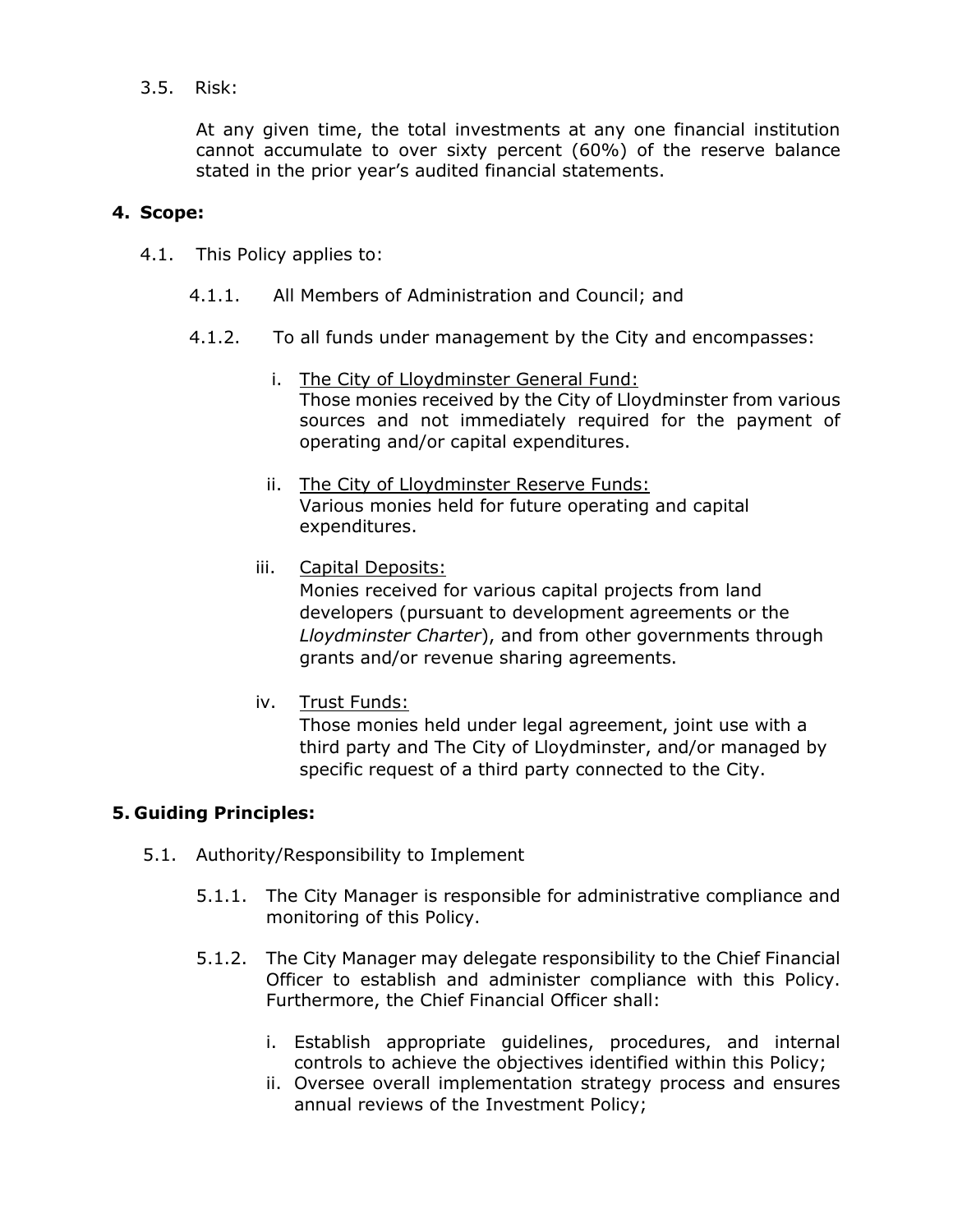- iii. Ensure that non-negotiable cash and short-term investment certificates and records are maintained in the appropriate location at the City of Lloydminster; and
- iv. Report to Council on the investment activities undertaken by the City on a quarterly basis.
- 5.2. Authorized Investments
	- 5.2.1. The schedule of approved investments identifies the Securities that the Chief Financial Officer can purchase on behalf of and in the name of the City.
	- 5.2.2. The City will request a call for investment rates for each investment opportunity. The call will include Financial Institutions that are physically located in the City. Effectively, this measure will create a competition for our local financial institutions to support their presence in our community. In the event that they have a centralized bidder or affiliate for that institution, the City will work with that bidder or affiliate but will maintain only one bidder or affiliate per institution.
	- 5.2.3. As a member of municipal associations, the City may be offered investment tools that will be considered; therefore, maybe exempt from the local presence requirement as long as the rate is competitive with the call for investments.
- 5.3. Credit Quality
	- 5.3.1. Long-Term Investments and Short-Term Investments in the portfolio will ensure preservation of capital and adhere to the credit quality restrictions in the Schedule of Approved Investments in Appendix B.
	- 5.3.2. If a rating falls below A- or R-1 (low) after time of purchase, it shall be removed from the portfolio as soon as practical.
	- 5.3.3. Securities must have a minimum rating of A- or R-1 (low) from the date of issue.
- 5.4. Ratings
	- 5.4.1. All ratings in this Policy refer to the ratings of the DBRS or S&P.
- 5.5. Safekeeping and Custody
	- 5.5.1. The Chief Financial Officer shall ensure that:
		- i. All securities shall be held in the name of City;
		- ii. All securities shall be held for safekeeping by the financial institution where the investment accounts are maintained; and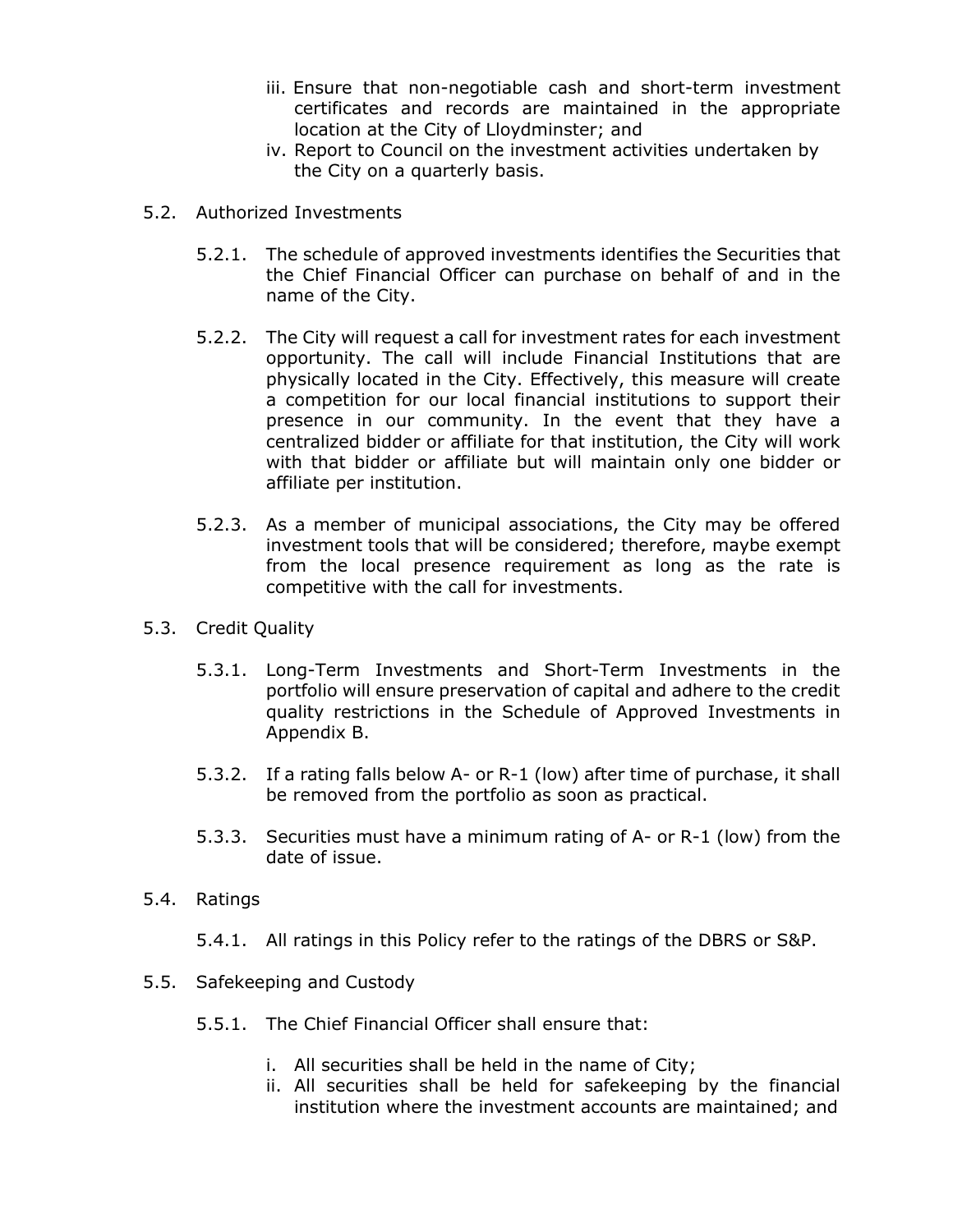- iii. The financial institution shall issue a receipt to City listing the specific investment, interest rate, maturity, and other pertinent information. Quarterly or at minimum annual basis, the financial institutions will provide reports which list all securities held for the City.
- 5.6. Conflict of Interest/Ethics
	- 5.6.1. The Chief Financial Officer and all members of Administration involved in the investment process shall:
		- i. Avoid a Conflict of Interest, whether real or perceived; Administration shall report any conflict of interest to their direct supervisor.
		- ii. Refrain from personal business activity that could conflict with the proper execution of their responsibilities, or which could impair the ability to make impartial decisions for the City. Employees shall provide written disclosure to their direct supervisor regarding any material interests in financial institutions with which the City invests, and as a result of this relationship, they cannot use information gained in the bidding for the City for actual or perceived personal gain.

# **6. Penalty:**

- 6.1. Any staff member found to be in violation of this policy may be subjected to a disciplinary action. Such action may be dependent upon the nature of the breach of this policy; discipline may range from a verbal warning to dismissal with cause.
- 6.2. Any Member of Council found to be in violation of this policy may be dealt with utilizing the *"Code of Conduct Bylaw"* or provisions of *"The Lloydminster Charter."*

# **7. Responsibility:**

- 7.1. City Council shall review and approve all policies.
- 7.2. Sponsoring Department is responsible for creating and amending a supporting procedure.
- 7.3. City Administration may administer the policy through the use of a supporting procedure.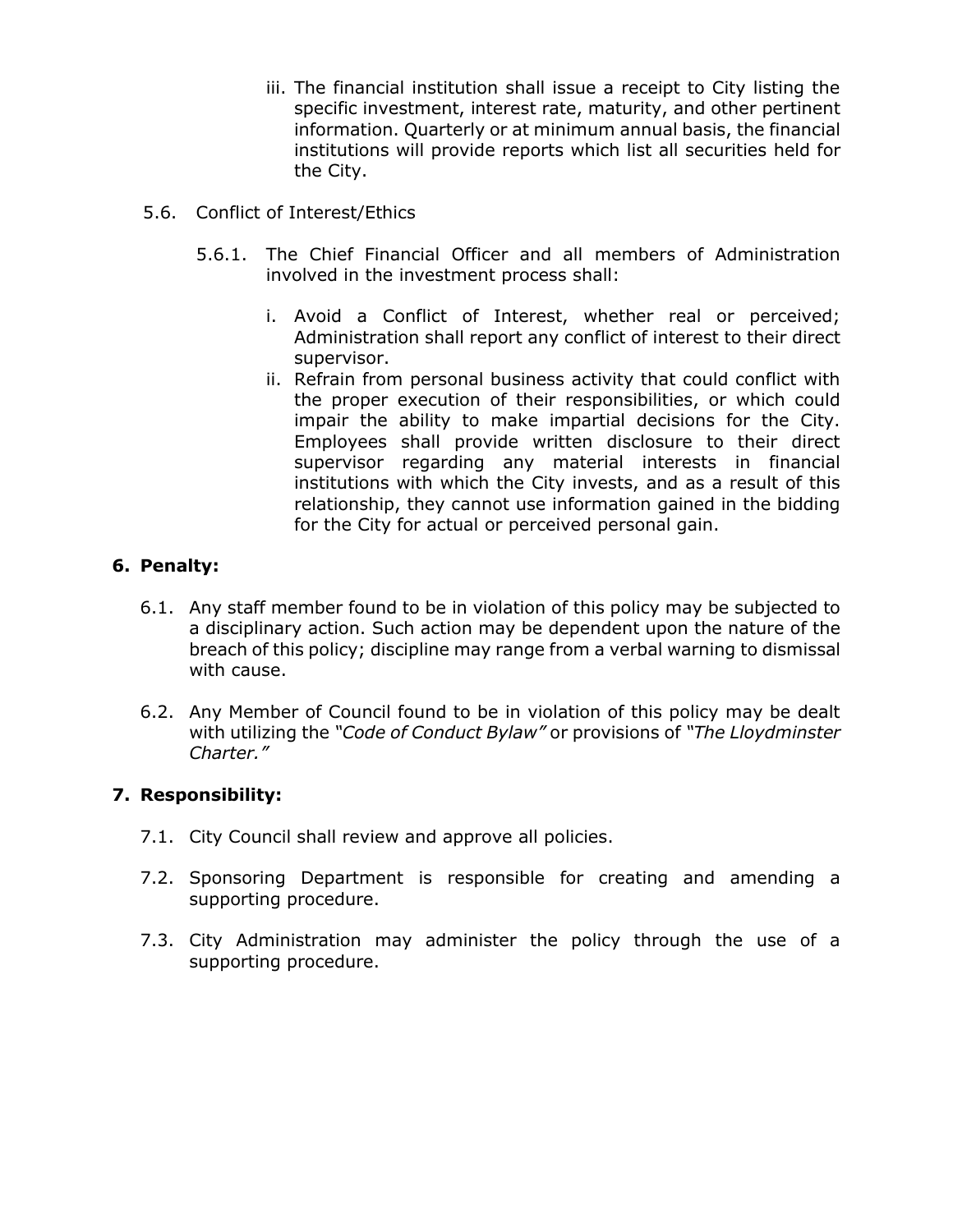## **Appendix A Debt Rating Comparison Chart**

| <b>DEBT RATING COMPARISON CHART</b> |                           |                                        |                                     |  |  |  |
|-------------------------------------|---------------------------|----------------------------------------|-------------------------------------|--|--|--|
|                                     | <b>Credit Quality</b>     | <b>Credit Rating</b><br><b>S&amp;P</b> | <b>Credit Rating</b><br><b>DBRS</b> |  |  |  |
|                                     | <b>Extremely Strong</b>   | <b>AAA</b>                             | $R-1$ (High)                        |  |  |  |
| Acceptable                          | Very Strong               | $AA-, AA, AA+$                         | R-1 (Mid)                           |  |  |  |
|                                     | Strong                    | $A-$ , $A$ , $A+$                      | $R-1$ (Low)                         |  |  |  |
| Unacceptable                        | Adequate*                 | BBB-, BBB, BBB+                        | $R-2$ (High)                        |  |  |  |
|                                     |                           |                                        | R-2 (Mid & Low)                     |  |  |  |
|                                     | Speculative               | BB, BB+                                |                                     |  |  |  |
|                                     | <b>Highly Speculative</b> | B<br>CCC<br>CC                         |                                     |  |  |  |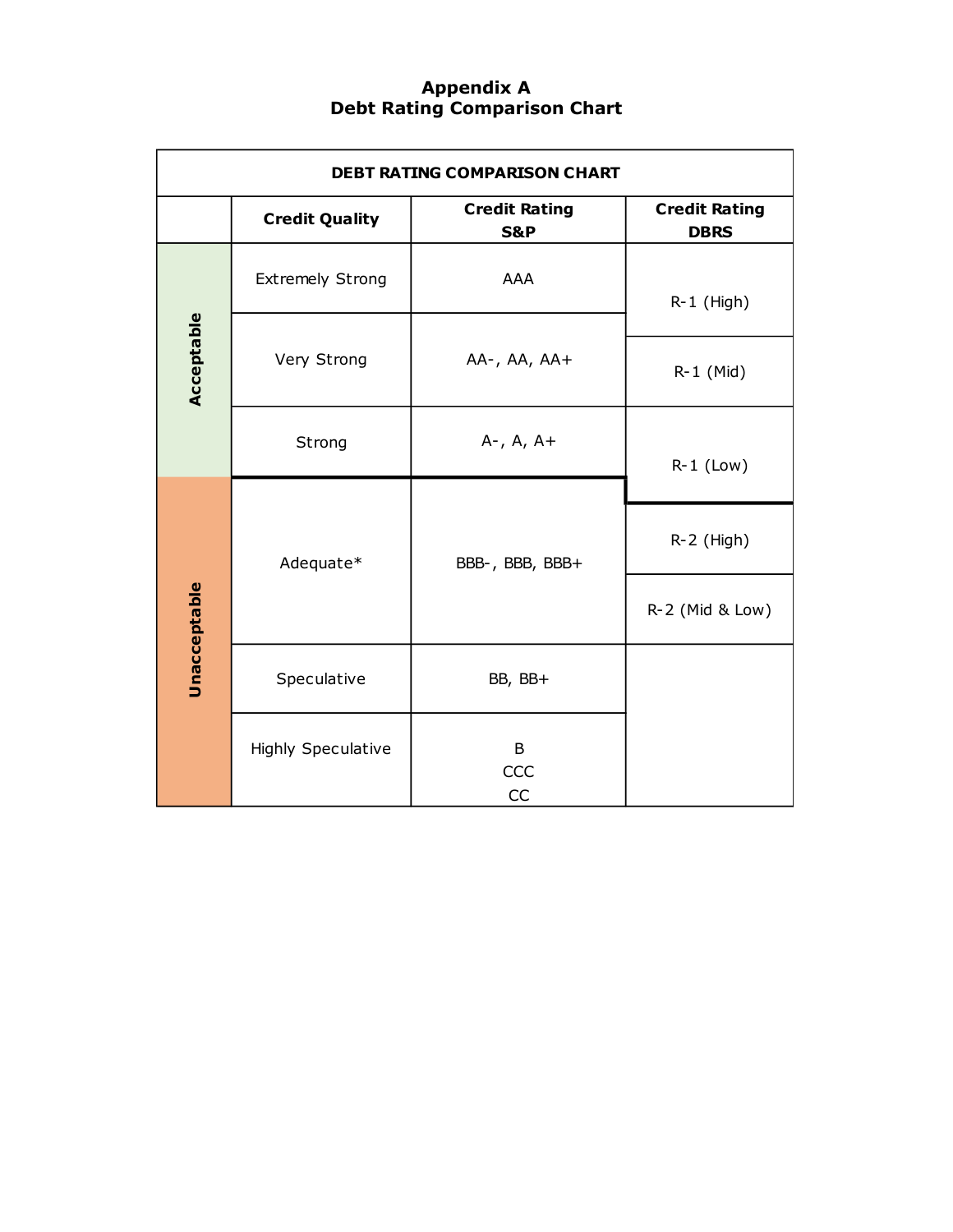## **DBRS RATING DEFINITION**

The DBRS rating scale rates the creditworthiness of borrowers and issuers by rating their debt and other securities. The scale runs from R-1 to D. The R-1 and R-2 rating categories are further denoted by the subcategories "(high)", "(middle)", and "(low)".

**R-1 (high)** Highest credit quality. The capacity for the payment of financial obligations as they fall due is exceptionally high. Unlikely to be adversely affected by future events.

**R-1 (middle)** Superior credit quality. The capacity for the payment of financial obligations as they fall due is very high. Differs from R-1 (high) by a relatively modest degree. Unlikely to be significantly vulnerable to future events.

**R-1 (low)** Good credit quality. The capacity for the payment of financial obligations as they fall due is substantial. Overall strength is not as favorable as higher rating categories. May be vulnerable to future events, but qualifying negative factors are considered manageable.

**R-2 (high)** Upper end of adequate credit quality. The capacity for the payment of financial obligations as they fall due is acceptable. May be vulnerable to future events.

**R-2 (middle)** Adequate credit quality. The capacity for the payment of financial obligations as they fall due is acceptable. May be vulnerable to future events or may be exposed to other factors that could reduce credit quality.

**R-2 (low)** Lower end of adequate credit quality. The capacity for the payment of financial obligations as they fall due is acceptable. May be vulnerable to future events. A number of challenges are present that could affect the issuer's ability to meet such obligations.

#### **S&P RATING DEFINITION**

The S&P rating scale rates the creditworthiness of borrowers and issuers by rating their debt and other securities. The scale runs from AAA to D and intermediate ratings of (+) or (-) are offered at each level between AA and CCC (for example, BBB-, BBB and BBB+). S&P may also offer guidance (referred to as a credit watch) on whether it is likely to be upgraded (positive), downgraded (negative) or uncertain (neutral).

- Investment Grade:
	- AAA (extremely strong capacity to meet financial commitments);
	- AA-, AA, AA+ (very strong capacity to meet financial commitments);
	- A-. A, A+ (strong capacity to meet financial commitments but somewhat susceptible to adverse economic conditions and changes in circumstances);
	- BBB-. BBB, BBB+ (adequate capacity to meet financial commitments but more subject to adverse economic conditions).
- Non-Investment Grade:
	- BB, BB+ (less vulnerable in the near-term but faces major ongoing uncertainties to adverse business, financial and economic conditions);
	- B (more vulnerable to adverse business, financial and economic conditions but currently has the capacity to meet financial commitments);
	- CCC (currently vulnerable and dependent of favorable business, financial and economic conditions to meet financial commitments);
	- CC (highly vulnerable; default has not yet occurred, but is expected to be a virtual certainty);
	- C (currently highly vulnerable to non-payment, and ultimate recovery is expected to be lower than that of higher rated obligations);